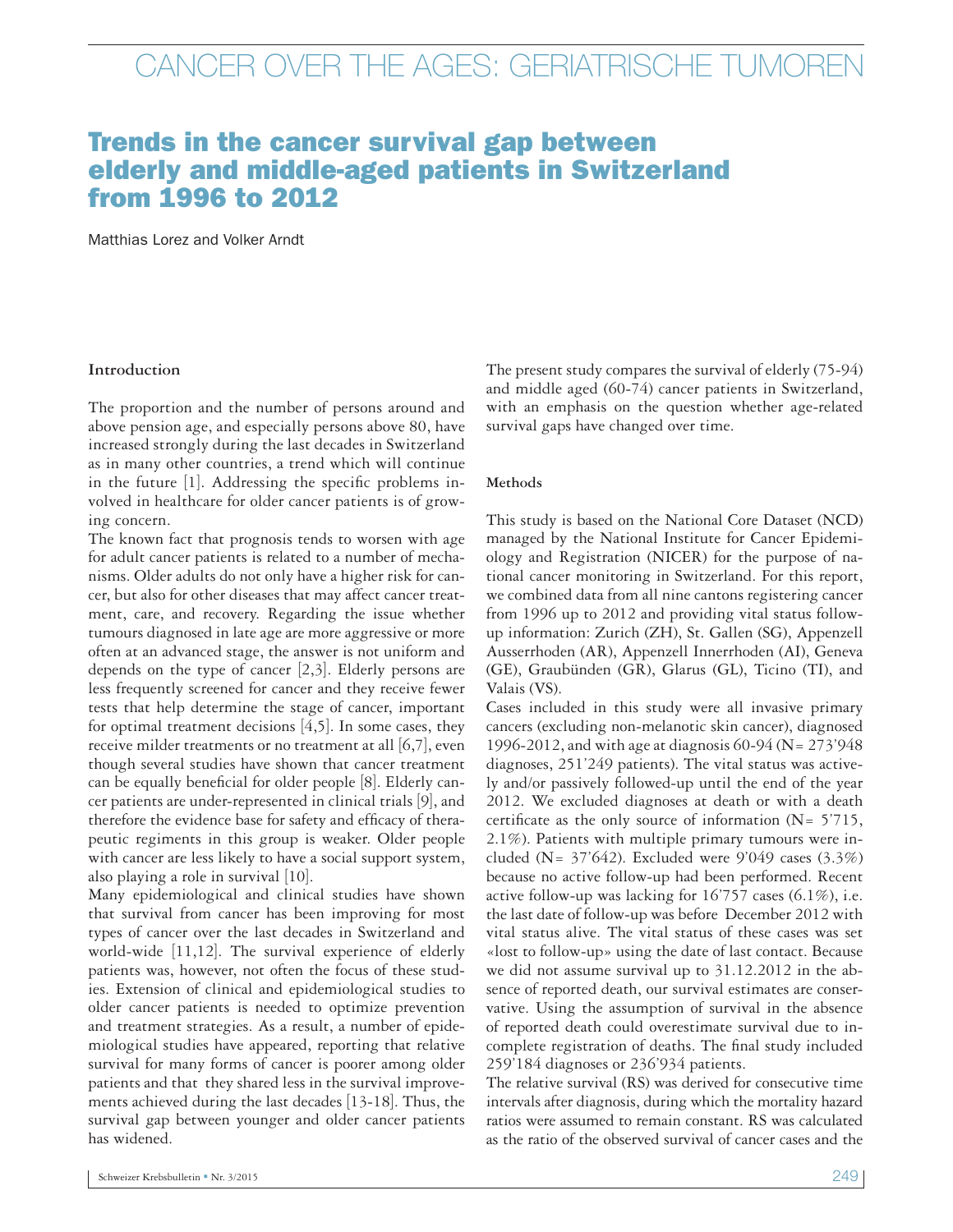### **SCHWERPUNKTTHEMA**

expected survival of persons in the general population after matching for age, sex, calendar year of death, and cantonal pool [19]. Expected cancer survival was estimated using the Ederer II method applied to all-cause mortality tables for the cantons combined [20]. All-cause death probabilities, transformed from age-, sex- and calendar year-specific death rates, were interpolated and smoothed using the Elandt-



Fig. 1. Improvement of five year relative survival over time in Switzerland, for eldery (75-94) and middle-aged (60-74) men and women. All cancer sites combined, excluding nonmelanotic skin cancer.



Fig. 2. Trends in the difference between five-year relative survival of elderly and middle-aged men or women in Switzerland (survival gaps). All cancer sites combined, excluding non-melanotic skin cancer.

Johnson formula [21]. RS was estimated using the strs command (version 1.4.0) written for the Stata Statistical Software [22,23]. Period survival analysis was used, which defines cases by follow-up dates [24]. Confidence intervals at 95% (95% CI) were estimated by the delta method applied to a transformation of the cumulative hazard. Relative excess risk of death due to cancer (RER) was calculated as the ratio of the logarithm of RS in elderly divided by the logarithm of RS in middle-aged persons [15]. A value of > 1 indicates that mortality in older cancer patients is disproportionally higher than in younger cancer patients, after accounting for age specific baseline mortality.

#### **Results**

#### **All cancers combined**

#### *Survival gap*

Fig. 1 shows relative survival (RS) trends in age groups for men and women at five years after a diagnosis of cancer. There is a clear survival disadvantage of elderly (75-94) as compared to middle-aged persons (60-74). Survival in the elderly was very similar in men and women, but middle-aged women survived better than middle-aged men (Fig.1). The trend in the difference between survival of elderly and middle-aged patients (survival gap) was gender-specific (Fig. 2). The survival gap in women was larger as compared to men at all points in time, and remained stable over time, because elderly women gained similarly in RS as middle-aged women: the survival gap in women was 18.5% [95% CI 16.4%,20.6%] in the first time period (1996-1999) and 19.9% [18.4%,21.4%] in the last time period (2008-2012) (Tab. 1). The survival gap between elderly and middle-aged men was relatively small during 1996-1999: 7.6% [5.5%,9.7%], and increased steeply until 2008-2012, reaching 18.0% [16.5%,19.5%], almost the same value as in women (Tab. 1). The increasing survival gap was due to higher survival gains of middle-aged men: RS ranging from 47.4% [46.2%,48.6%] in 1996- 1999 to 63.5% [62.7%,64.3%] in 2008-2012, as compared with lesser survival gains of elderly men, ranging from 39.8% [38.1%,41.6%] in 1996-1999 to just 45.5%  $[44.3\%, 46.8\%]$  in 2008-2012 (Tab. 1).

#### *Relative excess risk of death*

Elderly women had significantly higher five-year relative excess risks of death due to cancer (RERs) as compared with men (Tab. 2). While the RER trend was only slightly increasing in women, ranging from 1.69 [1.63,1.75] in 1996-1999 to 1.85 [1.80,1.90] in 2008-2012, the trend in men was more pronounced, ranging from a small value of 1.23 [1.17,1.29] in 1996-1999 to 1.73 [1.69,1.78] in 2008-2012 (Tab. 2).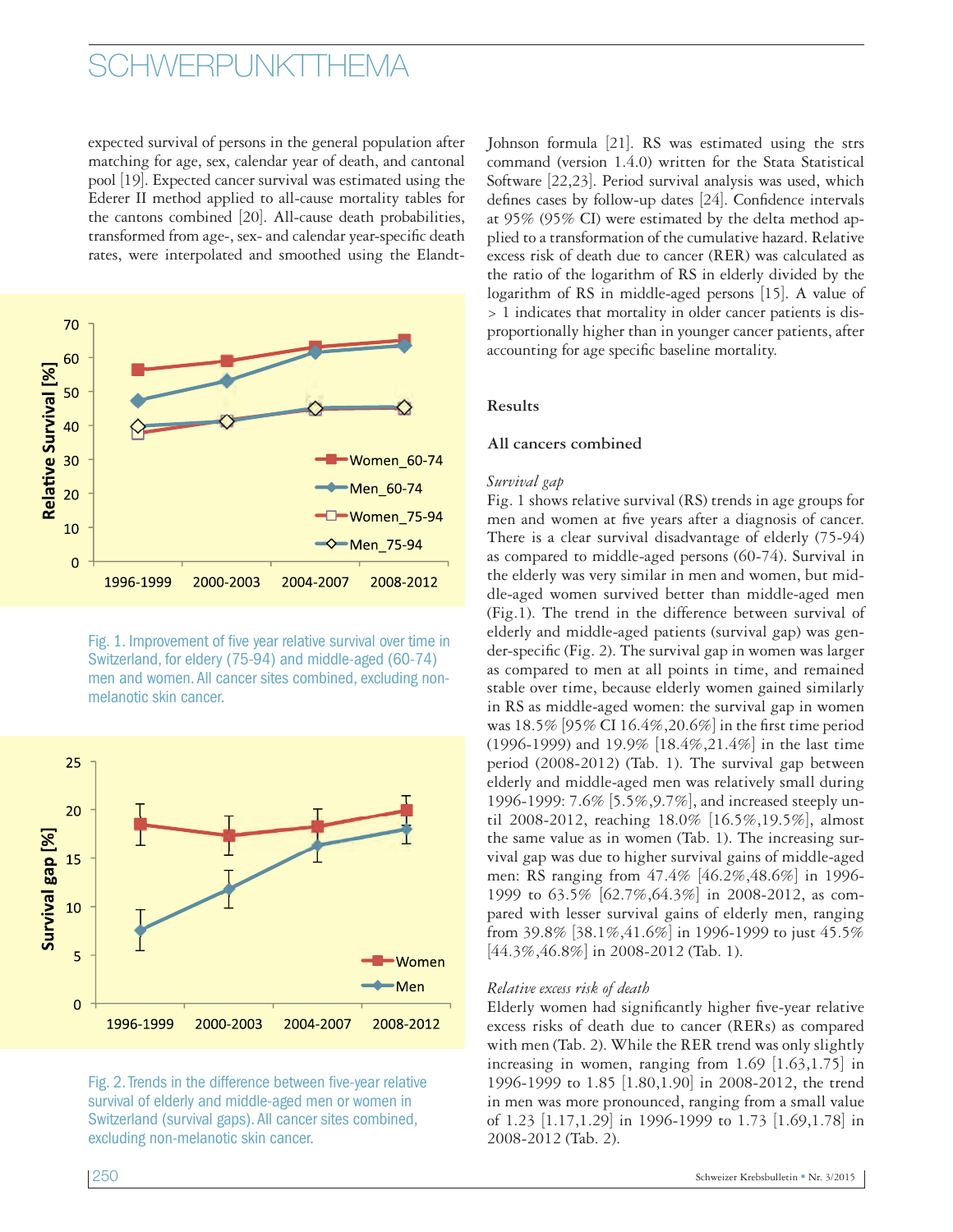|               |       |                | 1996-1999                                           |                          | 2000-2003                                              |                            | 2004-2007                              |                                       | 2008-2012                             |                          |
|---------------|-------|----------------|-----------------------------------------------------|--------------------------|--------------------------------------------------------|----------------------------|----------------------------------------|---------------------------------------|---------------------------------------|--------------------------|
| Site          | Sex   | Age            | [95% C]<br><b>SS</b>                                | Survival gap<br>[95% CI] | RS [95% CI]                                            | Survival gap<br>$[95%$ CI] | RS [95% CI]                            | Survival gap<br>[95% CI]              | RS [95% CI]                           | Survival gap<br>[95% CI] |
|               | Men   | 60-74<br>75-94 | [46.2, 48.6]<br>[38.1, 41.6]<br>39.8<br>47.4        | $7.6$ [5.5,9.7]          | 41.3 [39.6,42.9]<br>53.0 [51.9,54.1]                   | 11.8 [9.8,13.7]            | 61.5 [60.5,62.5]<br>45.1 [43.6,46.6]   | 16.4 [14.6,18.1]                      | 45.5 [44.3,46.8]<br>63.5 [62.7,64.3]  | 18.0 [16.5,19.5]         |
| All cancer*   | Women | 60-74<br>75-94 | [36.1, 39.4]<br>[54.8, 57.5]<br>56.2<br>37.7        | 18.5 [16.4,20.6]         | 58.9 [57.6,60.1]<br>41.6 [39.9,43.2]                   | 17.3 [15.3,19.3]           | 63.0 [61.9,64.1]<br>44.8 [43.3,46.3]   | 18.2 [16.4,20.1]                      | 45.2 [43.9,46.4]<br>65.1 [64.1,65.9]  | 19.9 [18.4,21.4]         |
| All cancer#   | Men   | 60-74<br>75-94 | [24.6, 28.2]<br>[34.5, 37.1]<br>$35.8$  <br>$26.4$  | $9.4$ [7.2,11.6]         | 36.7 [35.5,37.9]<br>28.5 [26.8,30.2]                   | $8.2$ [6.1,10.3]           | 42.6 [41.4,43.7]<br>32.5 [30.9,34.2]   | 10.0 [8.0, 12.0]                      | 45.3 [44.3, 46.3]<br>35.0 [33.7,36.4] | 10.3 [8.6, 11.9]         |
| Prostate      | Men   | 60-74<br>75-94 | [64.4, 71.6]<br>[76.2, 80.6]<br>78.5<br>68.0        | 10.5 [6.3,14.7]          | 87.6 [85.8,89.3]<br>69.3 [66.0,72.5]                   | 18.3 [14.6,22.0]           | 94.1 [92.8,95.2]<br>74.3 [71.3,77.3]   | قع<br>19.7   16.5,22.                 | 95.1 [94.2,96.0]<br>73.3 [70.7,75.8]  | 21.8 [19.1,24.5]         |
| Breast        | Women | 60-74<br>75-94 | [76.2, 80.7]<br>[61.6, 69.5]<br>78.6<br>65.6        | 12.9 8.4,17.5            | 84.3 [82.5,86.0]<br>75.7 [71.9,79.3]                   | 8.6 [4.5,12.7]             | 88.0 [86.5,89.4]<br>77.4 [74.0,80.7]   | 10.6 [6.9,14.2]                       | 88.0 [86.7,89.2]<br>76.1 [73.3,78.8]  | 11.9 [8.9,14.9]          |
|               | Men   | 60-74<br>75-94 | [38.6, 48.6]<br>[54.4, 61.3]<br>$\frac{57.9}{43.5}$ | 14.4 [8.3,20.5]          | 58.5 [55.2,61.6]<br>50.2 [45.5,54.9]                   | 8.3 [2.6,13.9]             | 64.6 [61.8,67.3]<br>51.2 [47.1,55.3]   | 13.4 [8.5,18.4]                       | 54.9 [51.3,58.4]<br>64.9 [62.4,67.2]  | 10.0 [5.7,14.3]          |
| Colon, rectum | Women | 60-74<br>75-94 | [44.4, 53.4]<br>[57.5, 65.1]<br>$61.4$  <br>48.9    | 12.5 [6.6,18.4]          | 58.3 [54.6,61.8]<br>44.4 [40.4,48.4]                   | 13.9 [8.6,19.3]            | 68.0 [64.7, 71.2]<br>52.7 [48.9, 56.5] | $\overline{\Omega}$<br>15.3 [10.3,20. | 65.4 [62.5,68.2]<br>53.0 [49.7,56.3]  | 12.4 [8.0,16.7]          |
|               | Men   | 60-74<br>75-94 | 12.6 [10.8,14.5]<br>2.8,6.5<br>4.4 [2               | 2[5.6, 10.7]<br>∞        | 13.3 [11.6,15.0]<br>7.9 [5.9,10.3]                     | 5.4 [2.6,8.2]              | 14.8 [13.1,16.6]<br>8.3 [6.5,10.5]     | 6.5 [3.8,9.1]                         | 17.5 [15.9, 19.2]<br>8.8 [7.2,10.6]   | 8.7 [6.3,11.1]           |
| Lung          | Women | 60-74<br>75-94 | 16.5 [13.1,20.3]<br>7.6 [4.3,12.1]                  | [3.6, 14.3]<br>8.9       | 17.0 [14.1,20.2]<br>11.1   7.5,15.7                    | 5.9 [0.7,11.0]             | 18.4 [15.7,21.4]<br>8.9 [6.5,11.9]     | $.5$ [5.5,13.4]<br>െ                  | 12.5 [10.0,15.4]<br>22.9 [20.4,25.4]  | 10.3 [6.7,14.0]          |
|               | Men   | 60-74<br>75-94 | [73.6, 85.9]<br>[48.8, 72.0]<br>80.4                | 19.8 [6.6,33.1]          | 86.1 [80.0,91.2]<br>67.6 [56.2.78.71<br>.6 [56.2,78.7] | $18.5$ [5.9, 31.1]         | 82.1 [77.2,86.3]                       | $3.6[-6.5, 13.8]$                     | 85.0 [81.6,88.1]<br>83.0 [76.4,89.3]  | $2.0[-5.2,9.3]$          |
| Melanoma      | Women | 60-74<br>75-94 | [87.0, 96.5]<br>[55.7, 77.7]<br>66.9<br>92.4        | 25.5 [13.5,37.6]         | 74.9 [64.4,84.6]<br>89.9 [84.3,94.1]                   | 15.0 [3.8,26.2]            | 91.3 [86.7,94.8]<br>80.9 [71.8,89.2]   | 10.4 [0.8,20.0]                       | 93.4 [90.3,95.9]<br>85.7 78.9,91.9    | 7.8 [0.7,14.8]           |
| Corpus uteri  | Women | 60-74<br>75-94 | [47.4, 64.7]<br>[65.7, 75.0]<br>70.6<br>56.1        | 14.5 [4.7,24.4]          | 58.6 50.9,66.2<br>78.1 [73.6,82.1]                     | 19.4 [10.7,28.2]           | 79.2 [75.2,82.8]<br>62.6 [55.5,69.4]   | 16.6 [8.7,24.5]                       | 78.5 [75.0,81.7]<br>61.5 55.6,67.3    | 17.0 [10.2,23.7]         |
| Non-Hodgkin   | Men   | 60-74<br>75-94 | [46.3, 59.8]<br>[20.3, 36.7]<br>28.0<br>53.2        | 25.2 [14.6,35.9]         | 40.4 [31.9.49.4]<br>55.2 [49.5,60.7]                   | 14.9 [4.4,25.3]            | 36.3 [29.1,44.1]<br>66.6 [60.8,71.9    | <u>ය</u><br>30.2 [20.9,39.            | 75.2 [70.6,79.3]<br>53.6 [47.0,60.1]  | 21.6 [13.7,29.5]         |
| Lymphoma      | Women | 60-74<br>75-94 | [31.8, 48.0]<br>[48.7, 61.6]<br>55.3<br>39.7        | 15.6 [5.2,26.0]          | 67.2 [60.9,72.9]<br>38.1 [31.0,45.5]                   | 29.1 [19.7,38.5]           | 68.9 [63.4,73.9]<br>47.3 [40.5,54.2]   | 21.6 [12.9,30.2]                      | 80.9 [76.6,84.6]<br>52.9 [47.2,58.6]  | 28.0 [21.0,34.9]         |
| Oral cavity,  | Men   | 60-74<br>75-94 | [35.3, 47.5]<br>[33.9, 60.6]<br>41.4<br>46.9        | $5.5[-20.4, 9.3]$        | 39.1 [33.6,44.7]<br>20.6 [12.9,30.1]                   | 18.6 [8.3,28.9]            | 35.1 [25.4,45.7]<br>40.9 35.6,46.2     | $5.8[-5.7,17.3]$                      | 52.7 [43.5,62.0]<br>48.2 [43.9,52.4]  | $4.5[-14.7,5.7]$         |
| pharynx       | Women | 60-74<br>75-94 | [24.5, 53.5]<br>[54.2, 75.8]<br>38.3<br>65.9        | 27.7 [9.4,46.0]          | 52.9 [43.7,61.4]<br>41.6 [28.1,55.9]                   | $11.3$ [-5.3,28.0]         | 58.7 [49.6,66.9]<br>57.0 [43.4,70.5]   | 1.6 [-14.6,17.8]                      | 57.7 [51.2,63.9]<br>55.6 44.1,66.9    | 2.1 [-11.0,15.3]         |
|               | Men   | 60-74<br>75-94 | [46.0, 60.0]<br>[23.1, 46.8]<br>53.1                | 18.9 [5.0,32.7]          | 65.3 [58.2,71.7]<br>50.9 [37.9,64.3]                   | ಸ್ತ್<br>14.4 [-0.6,29.     | 63.7 [52.7,74.3]<br>63.0 [56.6,68.9]   | ∞ฺ<br>$-0.7$ [ $-13.2, 11$ ]          | 60.3 [51.8,68.6]<br>71.0 [66.0,75.7]  | $10.8$ $[1.1, 20.5]$     |
| Kidney        | Women | 60-74<br>75-94 | [53.6, 71.2]<br>[17.7, 38.1]<br>62.9<br>27.2        | 35.8 [22.2,49.4]         | 61.6 [52.4,69.8]<br>37.2 [26.2,49.0]                   | 24.4 [9.9,38.9]            | 67.7 [58.7,75.5]<br>47.6 [35.7,59.5]   | 20.2 [5.5,34.8]                       | 48.5 [39.6,57.4]<br>75.7 [68.4,81.8]  | 27.3 [16.1,38.4]         |
| Ovary         | Women | 60-74<br>75-94 | [26.9, 38.4]<br>[9.6, 21.2]<br>32.6                 | 17.8 [9.6,26.0]          | 40.5 [34.9,46.0]<br>17.1 [11.7,23.6]                   | 23.4 [15.2,31.6]           | 32.2 [27.2, 37.3]<br>20.3 [14.8, 26.5] | 11.9 [4.2,19.7]                       | 34.4 [30.0,38.9]<br>21.4 [16.7,26.6]  | 13.1 [6.4,19.8]          |

Tab.1. Time trends in five-year relative survival (RS) for elderly (75-94) and middle-aged (60-74), and survival difference (gap) between age-groups, by sex and cancer site.

RS: Relative survival. CI: Confidence interval

\*: All sites combined, except non-melanotic skin cancer

#: All sites combined, except non-melanotic skin cancer and prostate cancer

Schweizer Krebsbulletin = Nr. 3/2015 251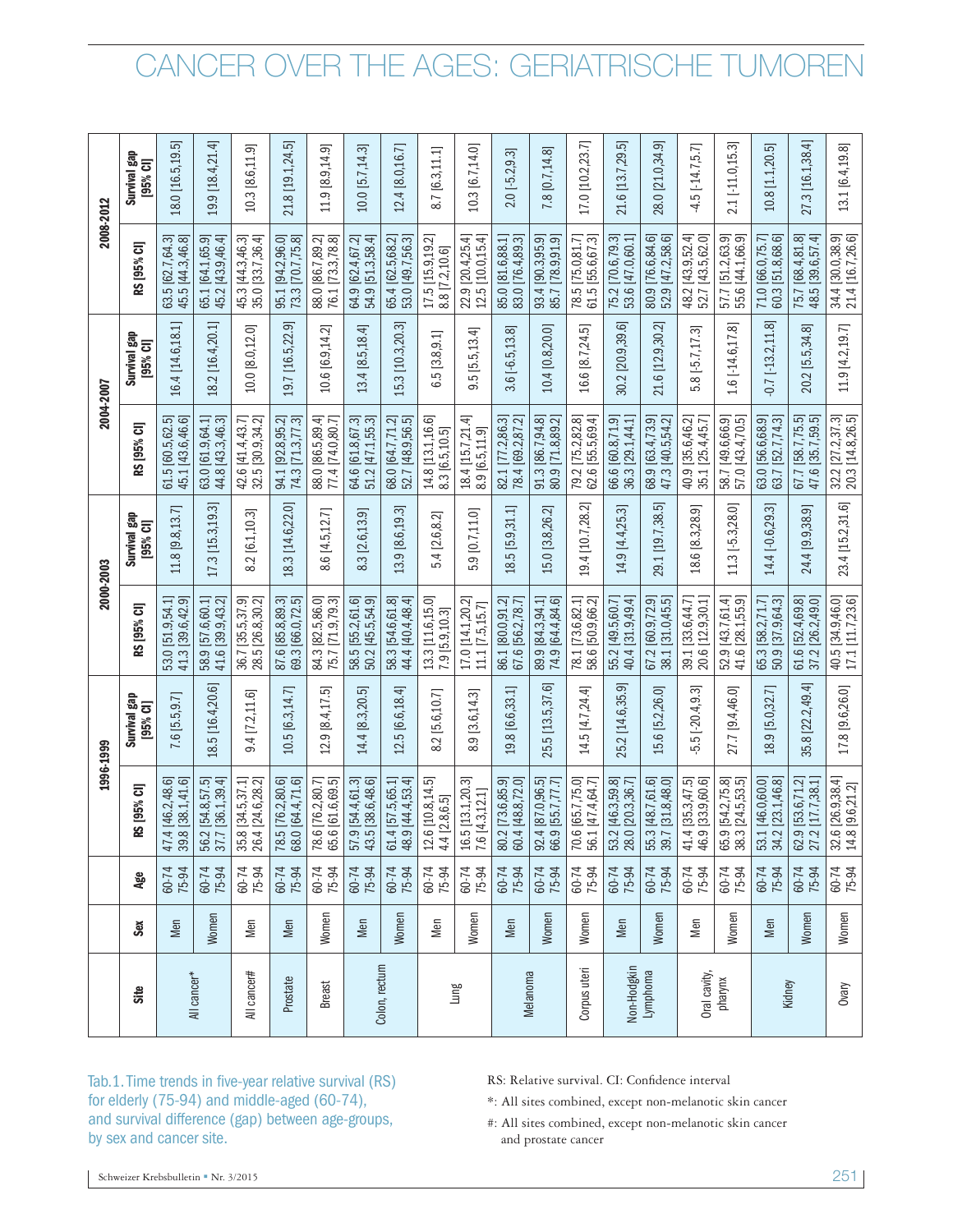## **CHWERPUNKTTHEMA**

|                         |            | 1996-1999           | 2000-2003<br>2004-2007                     |                    | 2008-2012           |
|-------------------------|------------|---------------------|--------------------------------------------|--------------------|---------------------|
| <b>Site</b>             | <b>Sex</b> | <b>RER [95% CI]</b> | <b>RER [95% CI]</b><br><b>RER [95% CI]</b> |                    | <b>RER [95% CI]</b> |
| All cancer*             | Men        | 1.23 [1.17,1.29]    | 1.40 [1.34,1.45]                           | 1.64 [1.58,1.69]   | 1.73 [1.69,1.78]    |
|                         | Women      | 1.69 [1.63,1.75]    | 1.66 [1.60,1.72]                           | 1.74 [1.68,1.80]   | 1.85 [1.80,1.90]    |
| All cancer#             | Men        | 1.30 [1.23,1.36]    | 1.25 [1.19,1.31]                           | 1.31 [1.26,1.37]   | 1.33 [1.28,1.37]    |
| Prostate                | Men        | 1.59 [1.41,1.77]    | 2.77 [2.57,2.96]                           | 4.85 [4.61,5.09]   | 6.22 [6.00,6.44]    |
| <b>Breast</b>           | Women      | 1.75 [1.56,1.93]    | 1.64 [1.42,1.85]                           | 2.01 [1.80, 2.22]  | 2.14 [1.97, 2.31]   |
| Colon, rectum           | Men        | 1.52 [1.35,1.70]    | 1.28 [1.11,1.45]                           | 1.53 [1.38,1.69]   | 1.39 [1.25,1.52]    |
|                         | Women      | 1.47 [1.29,1.65]    | 1.51 [1.35,1.66]                           | 1.66 [1.49,1.83]   | 1.49 [1.35,1.64]    |
|                         | Men        | 1.51 [1.36,1.66]    | 1.26 [1.13,1.39]                           | 1.30 [1.19,1.42]   | 1.39 [1.30,1.49]    |
| Lung                    | Women      | 1.43 [1.20,1.67]    | 1.24 [1.04,1.43]                           | 1.43 [1.27,1.58]   | 1.41 [1.28,1.53]    |
| Melanoma                | Men        | 2.29 [1.77,2.81]    | 2.62 [2.01,3.23]                           | 1.23 [0.68,1.78]   | 1.15 [0.67,1.63]    |
|                         | Women      | 5.11 [4.34,5.88]    | 2.71 [2.02,3.40]                           | 2.32 [1.62,3.02]   | 2.27 [1.62, 2.93]   |
| Corpus uteri            | Women      | 1.66 [1.33,1.99]    | 2.16 [1.83,2.49]                           | 2.01 [1.69,2.32]   | 2.01 [1.74,2.27]    |
| Non-Hodgkin             | Men        | 2.02 [1.71,2.33]    | 1.53 [1.23,1.82]                           | 2.49 [2.20, 2.78]  | 2.19 [1.91,2.47]    |
| Lymphoma                | Women      | 1.56 [1.26,1.86]    | 2.43 [2.13,2.73]                           | 2.01 [1.73,2.29]   | 3.00 [2.71,3.29]    |
| Oral cavity,<br>pharynx | Men        | 0.86 [0.44,1.27]    | 1.69 [1.38,1.99]                           | 1.17 [0.86,1.49]   | $0.88$ [0.58,1.18]  |
|                         | Women      | 2.31 [1.75,2.87]    | 1.38 [0.91,1.85]                           | 1.05 [0.54,1.56]   | 1.07 [0.66,1.47]    |
|                         | Men        | 1.69 [1.31,2.08]    | 1.58 [1.12,2.04]                           | $0.98$ [0.54,1.41] | 1.48 [1.14,1.82]    |
| Kidney                  | Women      | 2.81 [2.39,3.24]    | 2.04 [1.61,2.47]                           | 1.91 [1.44,2.37]   | 2.60 [2.20,3.01]    |
| <b>Ovary</b>            | Women      | 1.70 [1.44,1.96]    | 1.95 [1.70,2.20]                           | 1.41 [1.18,1.64]   | 1.45 [1.26,1.64]    |

Tab. 2. Time trends in five-year relative excess risks of death (RER) for elderly (75-94) compared with middle-ages patients (60-74) by sex and cancer site.

#### **Survival gaps and RERs for ten common cancers**

#### *Prostate cancer*

The strongest increase in survival disadvantage of elderly men was seen in prostate cancer. The survival gap doubled from 10.5% [6.3,14.7] in 1996-1999 to 21.8% [19.1,24.5] in 2008-2012, due to larger survival gains of middle-aged men as compared with elderly men (Tab. 1). The RER almost quadrupled from 1.59 [1.41,1.77] in 1996-1999 to 6.22 [6.00,6.44] in 2008-2012 (Tab. 2). The trend in prostate cancer was mainly responsible for the all cancer trend observed in men. If prostate cancer is removed from the all cancer group, the survival gap in men remained stable over time: ranging from 9.4%  $[7.2\%, 11.6\%]$  in 1996-1999 to 10.3%  $[8.6\%, 11.9\%]$  in

RER: Relative excess risks of death. CI: Confidence interval

\*: All sites combined, except non-melanotic skin cancer

#: All sites combined, except non-melanotic skin cancer

and prostate cancer

2008-2012 (Tab. 1). There was also no longer an increase in relative excess risk of death over time for elderly men after removal of prostate cancer diagnoses from the all cancer group, with RERs ranging from 1.30 [1.23,1.36] in 1996-1999 to 1.33 [1.28,1.37] in 2008-2012 (Tab. 2).

#### *Breast cancer, uterine cancer, large bowel cancer, lung cancer, non-Hodgkin lymphoma*

The survival gaps in elderly versus middle-aged women remained relatively stable for breast cancer and uterine cancer (Tab. 1, Tab. 2). Due to the improving prognosis both in elderly and middle-aged women with breast cancer, the RERs for elderly women with breast cancer tended to increase over time. Survival gaps and RERs also remained stable in both sexes for cancer of the large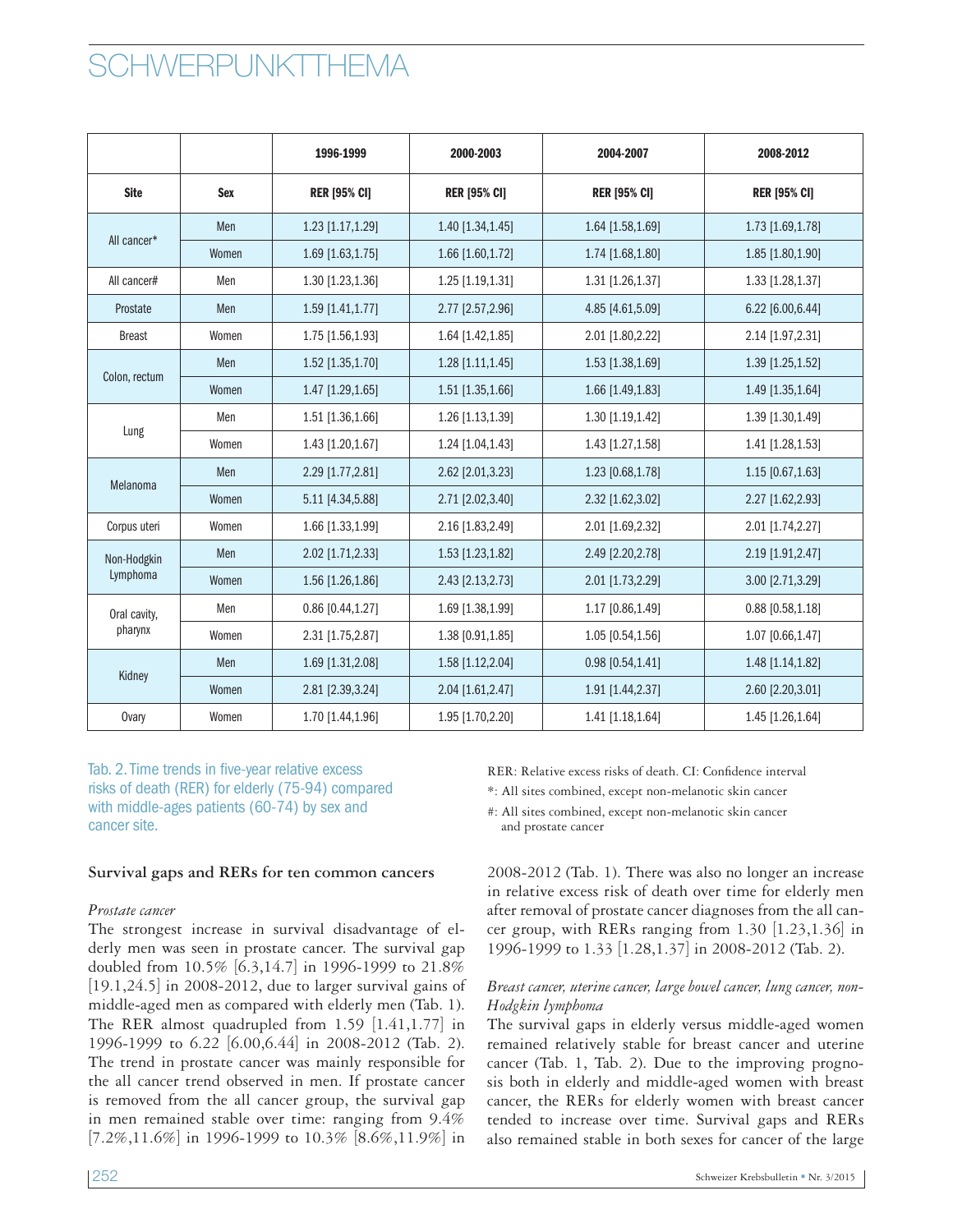bowel, lung, and non-Hodgkin lymphoma. It is noteworthy that survival-gaps in non-Hodgkin lymphoma were comparably large (15-30%) and in lung cancer comparably small (5-10%) at all calendar periods and for both genders (Tab. 1).

#### *Melanoma*

In melanoma, strongly decreasing survival gaps and RERs were found. The survival gap of  $19.8\%$  [6.6%,33.1%] in 1996-1999 in men, and the large gap of 25.5%  $[13.5\%, 37.6\%]$  in women, decayed to a mere 2.0% [-5.2%,9.3%] in men, no longer significantly different from zero, and to  $7.8\%$  [0.7%,14.8%] in women (Tab. 1). This was caused by very little improvement in the already high RS values of middle-aged patients, especially in women (90-93%), but larger survival gains over time in the elderly. Corresponding RERs of 2.29 [1.77,2.81] in men in 1996-1999 decayed to 1.15 [0.67,1.63] in 2008- 2012, which was no longer significantly different from equal RS for elderly versus middle-aged men (Tab. 2). The RER in women developed from a very high value of 5.11 [4.34,5.88] in 1996-1999 to 2.27 [1.62,2.93] in 2008- 2012 (Tab. 2).

#### *Oral cavity, pharynx*

For oral and pharyngeal cancers, the trend was genderspecific. While age-specific RS as well as survival gaps indicated no clear difference between elderly and middleaged men (with an unexplained high value 2000-2003), there was a clear reduction of survival gaps, as well as the RERs, in womenbetween 1996-1999 and 2008- 2012: the survival gap in women decayed from 27.7%  $[9.4\%, 46.0\%]$  in 1996-1999 to  $2.1\%$  [-11.0%, 15.3%], no longer significantly different from zero, in 2008-2012 (Tab. 1), and the RER from 2.31 [1.75,2.87] down to nonsignificant  $1.07$  [0.66,1.47] (Tab. 2). Elderly women have gained more in RS than middle-aged women over calendar periods: from 38.3% [24.5%,53.5%] in 1996-1999 to 55.6% [44.1%,66.9%] in 2008-2012 in elderly, and 65.9% [54.2%,75.8%] to 57.7% [51.2%,63.9%] in the middle-aged.

#### *Kidney*

There was a large and persistent gender-specific survival disadvantage for elderly women compared with elderly men diagnosed with renal cancer, while survival of middle-aged women was slightly better than for middle-aged men. Thus, age-related survival gaps were about twice as wide in women as compared to those of men, and also large if compared with other cancer sites (with the exception of non-Hodgkin lymphoma). The survival gap in women was 35.8% [22.2%,49.4%] in 1996-1999 and remained as high as 27.3% [16.1%,38.4%] in 2008-2012 (Tab. 1). The gap decreased slightly in men from 18.9%

[5.0%,32.7%] to 10.8% [1.1%,20.5%]. Age-specific RS values, on the other hand, have clearly improved over time in men and in women (Tab. 1). Correspondingly, RERs in women were significantly larger compared with men, with minor temporal change in RER for both genders (Tab. 2).

#### *Ovary*

Age-related survival gaps also seemed to decrease in ovarian cancer, but less prominently. Survival gaps between elderly and middle-aged women decreased from 17.8% [9.6%,26.0%] in 1996-1999 to 13.1% [6.4%,19.8%] in 2008-2012 (Tab. 1), and RERs from 1.70 [1.44,1.96] to 1.45 [1.26,1.64] (Tab. 2).

#### **Discussion**

We have presented data on the differential survival of elderly (75-94) and middle-aged (60-74) cancer patients in Switzerland during 1996-2012. The survival experience of patients was expressed as relative survival (RS), which is the ratio of observed survival in cancer patients and expected survival in a group of people of similar age without cancer. This approach adjusts for the much higher comorbidity in the elderly, thus making comparisons with persons of middle age more meaningful. We have measured the survival disadvantage of the elderly using two approaches: as difference in age-specific RS (survival gap) and as relative excess risk of death due to cancer (RER). Survival gaps are intuitively easier to understand, but a ratio measure such as RER is weighted for severity of the disease, i.e. a certain survival difference will generate higher RER, if RS in the reference level is good as compared to poor reference survival. For example, the survival gap of 21.8% in prostate cancer (period 2008-2012) corresponds to RER 6.2, while the survival gap of 21.6% in non-Hodgkin lymphoma in men (period 2008-2012) corresponds to RER of 2.2, because the RS in the reference level (i.e. age 60-74) is much better in prostate cancer.

Our main finding is that survival gaps between elderly and middle-aged patients have been rather stable in Switzerland for most cancer sites since 1996. We observed, however, a prominent widening of the survival gap selectively for prostate cancer, and clearly decaying survival gaps for melanoma (in men and women) and oral cavity/ pharynx (in women only).

The international studies reporting increasing RERs in elderly (70-84) women for all cancers combined, breast cancer, and uterine cancer, and increasing RERs also for prostate cancer [16,17] were based on the data collected through the EUROCARE projects which included information on patients diagnosed between 1988-1999 in 16 European countries. Our different findings for Switzerland, except for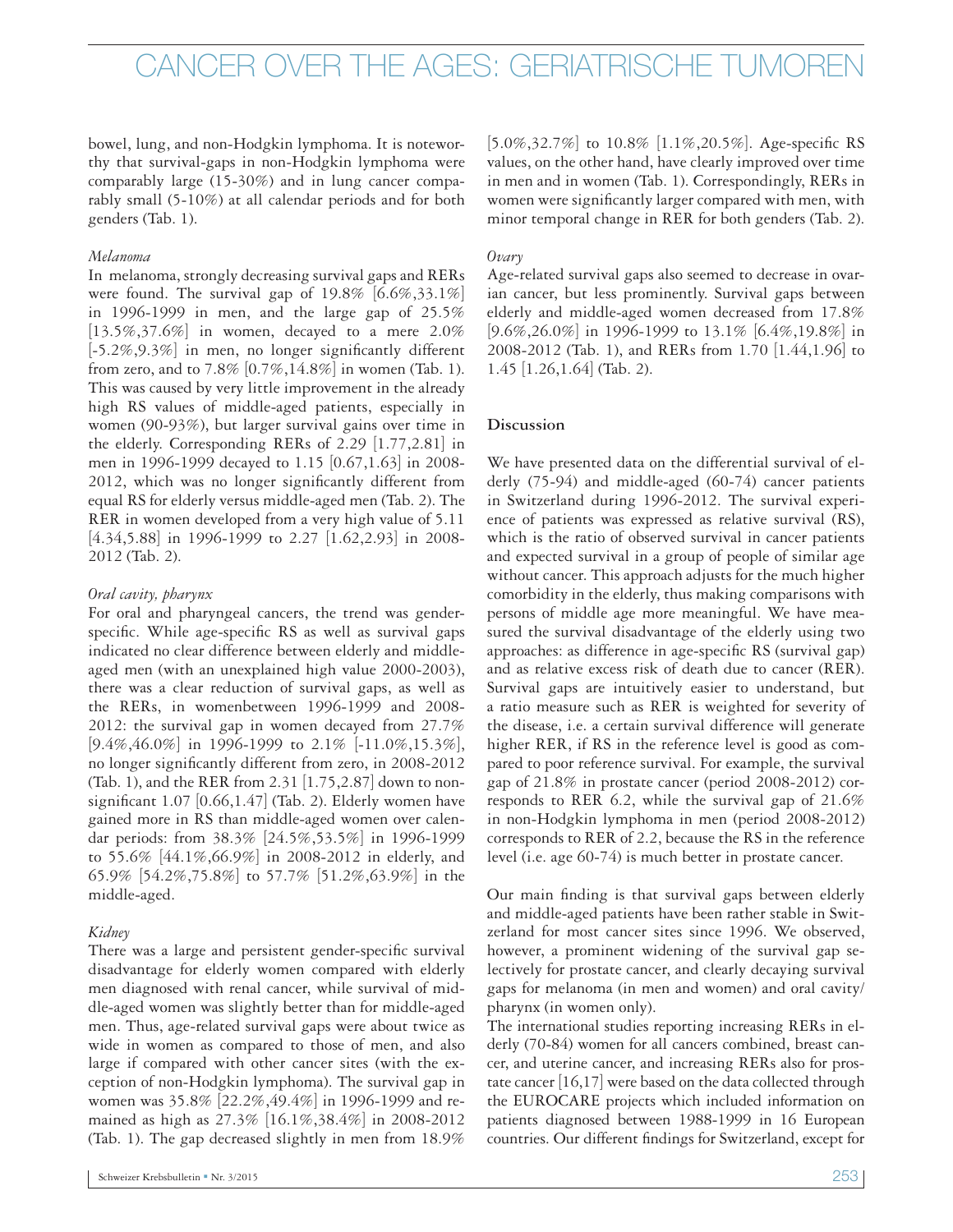### SCHWERPUNKTTHEMA

prostate cancer, suggest that either the age-specific trends have stabilized since 1999 in Europe as a whole, or that the Swiss pattern deviates from the average pattern of the European pool. A recent study from Germany also reported stable five-year RS gaps for breast cancer between 1993 and  $2004$ , if ages  $70+$  were compared with  $50-69$  [25]. Only in the time period  $2005 - 2008$ , the age group 50-69 experienced a larger survival gain as compared with age group 70+, presumably because organized mammography screening for women between 50 and 69 years of age started in 2003 [25]. In Switzerland, organized mammography screening started 1999 in two Swiss cantons GE and VS, among the nine cantons contributing data to this report. It may be assumed that mammography usage and screening, either opportunistically as well as organized, was lower in Switzerland as compared with other countries over the whole study period (1996-2012), thus survival gains in middle-aged versus elderly women were more even.

Increase in prostate cancer incidence was marked in Switzerland especially for men of 50-69 years of age until 2007 [26], most likely due to opportunistic Prostate Specific Antigen (PSA)-screening. Because of the high probability of the PSA test to identify slowly growing tumours that would otherwise have remained undiagnosed during life (overdiagnosis), part of the survival gain, especially in middle-aged men, is likely the effect of increased diagnosis of potentially indolent tumours rather than real advances in survival time.

In melanoma, we have found prominent temporal improvements regarding survival gaps as well as RERs in both genders. Survival disadvantages for the elderly were most pronounced around the year 2000 in Switzerland, as reported also for numerous other countries [27]. Furthermore, the Swiss data corroborate the known survival advantage of women [28]. Age was associated with poor prognostic factors in many studies, but seemed to play also an independent prognostic risk factor [28]. The situation in Switzerland around 2010 has changed. Because gains in survival occurred almost exclusively on the part of the elderly, their survival disadvantage has almost disappeared. Also elderly men survived equally well as women. Several factors may have been involved: earlier diagnosis due to improved health behavior and practices in elderly [29], or physicians judging more elderly fit for complete diagnostics and curative treatments [30]. The role of earlier detection without true prolongation of life time seems to play a minor role in melanoma [31].

We report decreasing survival gaps for women with oral and pharyngeal cancer due to stagnation in survival in middle-aged persons and gains in survival in the elderly. A number of epidemiological studies in the United States

have reported that survival rates in younger females, though younger  $\left( <\frac{35}{2} \right)$  years) than in our study, do not share the improvements observed in older women [32]. Different trends in tobacco and alcohol use, together with changing sexual mores and increasing orogenital sexual practices, fostering the transmission of human papillomavirus and potentially other sexually transmitted carcinogenic vectors have been discussed as possible causes for stagnation of survival in younger women with oral and pharyngeal cancer [33].

For the interpretation of our findings, a number of limitations should be considered. Data completeness and accuracy represent a major source of bias in the analysis of older populations. In particular the incomplete ascertainment of diagnoses at a late stage and receiving only palliative care outside the hospital may lead to a selective loss of poor prognosis patients and overestimation of survival. Age specific differences, and temporal trends, in the proportion of diagnoses without known date of diagnosis (DCO) are another source of bias affecting survival time estimation (Tab. 3). We always observed higher DCO percentages in the elderly, but the values remained  $\leq$ 7% for all types of cancer and periods (Tab. 3). Thus, selection bias caused by DCO cases would have slightly underestimated actual existing survival gaps. We have also assessed whether diagnoses for the elderly were based on a lesser level of certainty, probably associated with less aggressive forms of treatment [34]; i.e. the smaller proportion of diagnoses based on microscopic (cytologic or histologic) verification (MV). The proportion was ≥95% in middle-aged patients for all cancer sites and periods, and systematically smaller in the elderly, ranging from 20%-30% difference in renal cancer to just 0%-1% in melanoma. Age-related differences in %MV decreased over time for cancer of the breast, large bowel, oral cavity/pharynx (especially in women), and ovary. It is possible that the reduction of age-related difference in %MV diagnoses from 8.3% to 0.6% between 1996-1999 and 2008-2012 for oral and pharyngeal cancer in women is related to the observed reduction in the survival gap, possibly due to more aggressive treatments. Finally, the interpretation of trends for all sites combined has to consider changes in the composition of tumour sites, as can be seen from the comparison of trends in RER for all sites with and without prostate cancer. Similarly, differences in the case mix, i.e. the proportions of diagnoses with good and bad prognosis, have to be considered as described for the example of prostate cancer.

Overall, our analysis reveals that prognosis for most types of cancer has increased over time at a similar rate for elderly and middle-aged patients. Nevertheless, survival gaps still exist and further efforts are necessary to improve earlier diagnosis and optimize cancer care, especially among the elderly.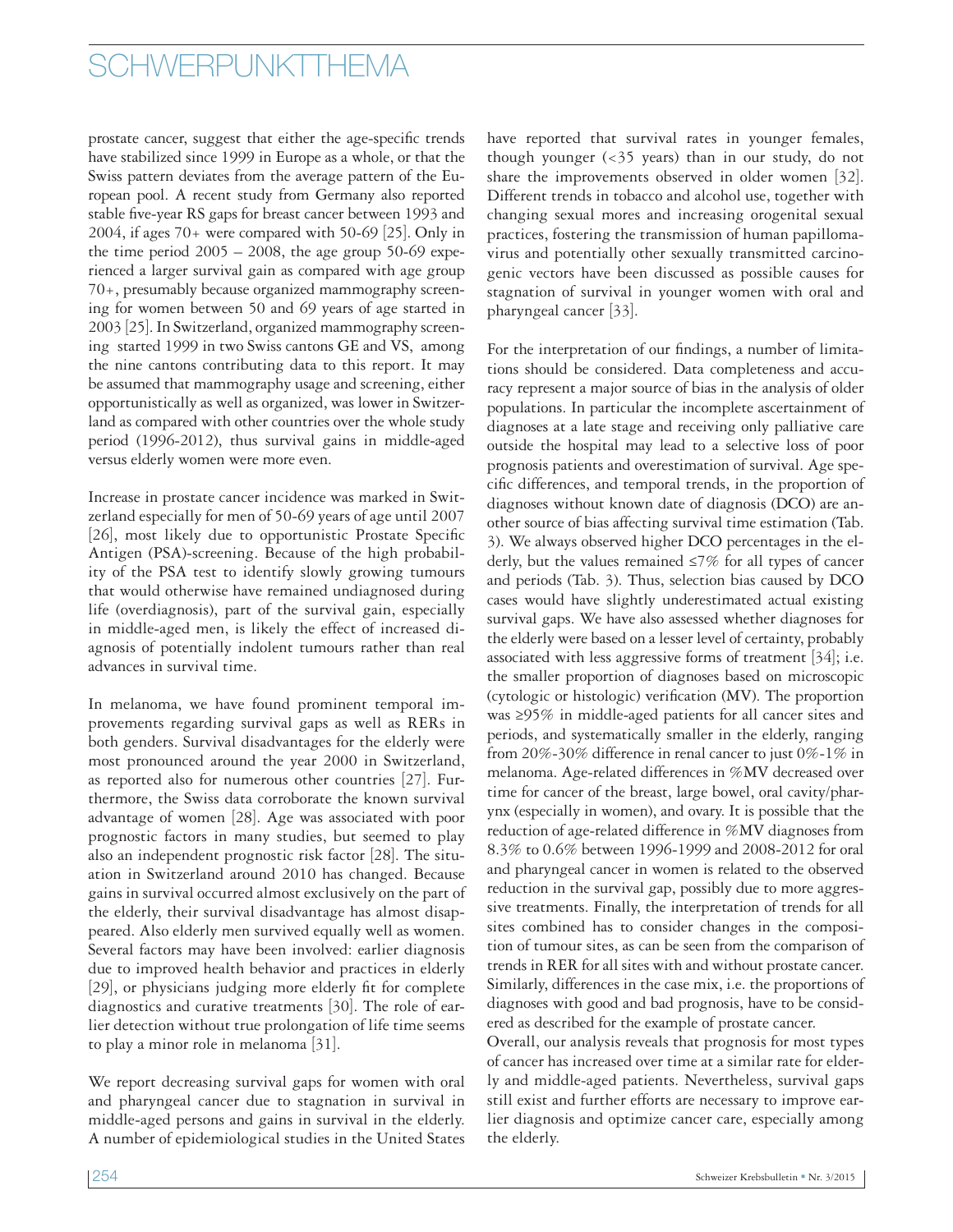|               |            |       |           |           | <b>DCO</b> [%] |           | <b>MV</b> [%] |           |           |           |  |
|---------------|------------|-------|-----------|-----------|----------------|-----------|---------------|-----------|-----------|-----------|--|
| <b>Site</b>   | <b>Sex</b> | Age   | 1996-1999 | 2000-2003 | 2004-2007      | 2008-2012 | 1996-1999     | 2000-2003 | 2004-2007 | 2008-2012 |  |
|               |            | 60-74 | 1.5       | 0.8       | 0.5            | 0.4       | 94.7          | 95.3      | 96.3      | 96.8      |  |
|               | Men        | 75-94 | 4.7       | 4.2       | 2.2            | 2.4       | 84.3          | 83.4      | 84.6      | 86.2      |  |
| All cancer    |            | 60-74 | 1.2       | 1.0       | 0.4            | 0.5       | 96.5          | 96.4      | 97.5      | 97.7      |  |
|               | Women      | 75-94 | 6.8       | 5.4       | 2.8            | 2.9       | 81.3          | 83.4      | 85.4      | 86.3      |  |
|               |            | 60-74 | 0.6       | 0.5       | 0.1            | 0.1       | 97.0          | 98.0      | 98.9      | 99.1      |  |
| Prostate      | Men        | 75-94 | 4.0       | 4.6       | 2.7            | 2.8       | 84.7          | 81.7      | 81.3      | 84.5      |  |
|               |            | 60-74 | 0.7       | 0.8       | 0.2            | 0.2       | 98.6          | 98.6      | 99.6      | 99.6      |  |
| <b>Breast</b> | Women      | 75-94 | 4.1       | 4.5       | 1.7            | 1.7       | 89.5          | 90.4      | 94.5      | 95.8      |  |
|               |            | 60-74 | 1.5       | 0.6       | 0.3            | 0.2       | 98.0          | 98.8      | 99.3      | 99.2      |  |
| Colon, rectum | Men        | 75-94 | 3.0       | 3.3       | 1.0            | 1.4       | 92.7          | 93.5      | 95.2      | 95.8      |  |
|               |            | 60-74 | 1.1       | 1.1       | 0.1            | 0.3       | 98.2          | 97.9      | 99.3      | 99.0      |  |
|               | Women      | 75-94 | 6.0       | 4.7       | 1.6            | 2.1       | 86.8          | 89.6      | 92.2      | 92.3      |  |
|               | Men        | 60-74 | 1.9       | 1.1       | 1.2            | 0.9       | 94.5          | 93.9      | 94.9      | 96.1      |  |
|               |            | 75-94 | 5.0       | 4.8       | 2.0            | 2.6       | 81.2          | 79.0      | 80.5      | 80.6      |  |
| Lung          |            | 60-74 | 1.6       | 1.9       | 0.6            | 0.9       | 95.1          | 93.6      | 96.2      | 95.8      |  |
|               | Women      | 75-94 | 7.3       | 5.6       | 2.7            | 3.5       | 78.5          | 73.2      | 79.3      | 78.8      |  |
|               |            | 60-74 | 0.0       | 0.0       | 0.2            | 0.1       | 99.7          | 100.0     | 99.7      | 99.6      |  |
|               | Men        | 75-94 | 0.8       | 0.0       | 0.5            | 0.3       | 98.8          | 99.3      | 98.6      | 99.4      |  |
| Melanoma      |            | 60-74 | 0.0       | 0.3       | 0.0            | 0.0       | 99.7          | 99.7      | 100.0     | 100.0     |  |
|               | Women      | 75-94 | 1.3       | 0.0       | 0.6            | 0.4       | 98.2          | 100.0     | 98.9      | 99.4      |  |
|               |            | 60-74 | 0.5       | 0.0       | 0.0            | 0.3       | 98.7          | 99.7      | 99.7      | 99.5      |  |
| Corpus uteri  | Women      | 75-94 | 4.5       | 2.7       | 1.6            | 0.2       | 91.8          | 94.2      | 95.9      | 95.1      |  |
|               |            | 60-74 | 1.9       | 0.5       | 0.0            | 0.0       | 97.6          | 98.6      | 99.1      | 99.5      |  |
| Non-Hodgkin   | Men        | 75-94 | 2.8       | 2.5       | 1.2            | 1.3       | 94.5          | 95.6      | 97.1      | 94.7      |  |
| Lymphoma      |            | 60-74 | 1.5       | 0.0       | 0.2            | 0.2       | 98.2          | 100.0     | 99.8      | 99.4      |  |
|               | Women      | 75-94 | 3.9       | 1.7       | 1.5            | 1.6       | 94.1          | 95.8      | 96.3      | 95.7      |  |
|               | Men        | 60-74 | 0.0       | 0.5       | 0.4            | 0.4       | 98.7          | 99.0      | 98.8      | 98.8      |  |
| Oral cavity,  |            | 75-94 | 2.7       | 1.4       | $0.0\,$        | $1.5\,$   | 94.7          | 96.6      | 98.6      | 98.1      |  |
| pharynx       |            | 60-74 | 0.7       | 0.7       | $0.0\,$        | 0.7       | 99.3          | 98.0      | 99.5      | 98.3      |  |
|               | Women      | 75-94 | 4.5       | 2.7       | 3.6            | $0.6\,$   | 91.0          | 94.6      | 93.8      | 97.7      |  |
|               | Men        | 60-74 | $1.0\,$   | 0.9       | $0.0\,$        | $0.0\,$   | 93.6          | 92.1      | 96.3      | 96.9      |  |
|               |            | 75-94 | 5.7       | 5.5       | $3.0\,$        | 2.8       | 71.5          | 80.1      | 69.6      | 79.8      |  |
| Kidney        |            | 60-74 | $1.7\,$   | $0.6\,$   | $0.6\,$        | $0.4\,$   | 95.5          | 97.4      | 94.2      | 96.0      |  |
|               | Women      | 75-94 | $5.8\,$   | $4.4\,$   | 5.2            | 3.7       | 70.8          | 67.9      | 58.4      | 68.2      |  |
|               |            | 60-74 | 1.3       | 0.0       | 0.5            | 0.8       | 98.5          | 98.6      | 97.7      | 97.9      |  |
| <b>Ovary</b>  | Woman      | 75-94 | $7.0\,$   | 2.3       | $0.7\,$        | $3.8\,$   | 80.6          | 81.8      | 84.0      | 86.3      |  |

Tab. 3. Trends in proportions of diagnoses registered as DCO (death certificate only) and proportions of diagnoses based on microscopic verification (MV).